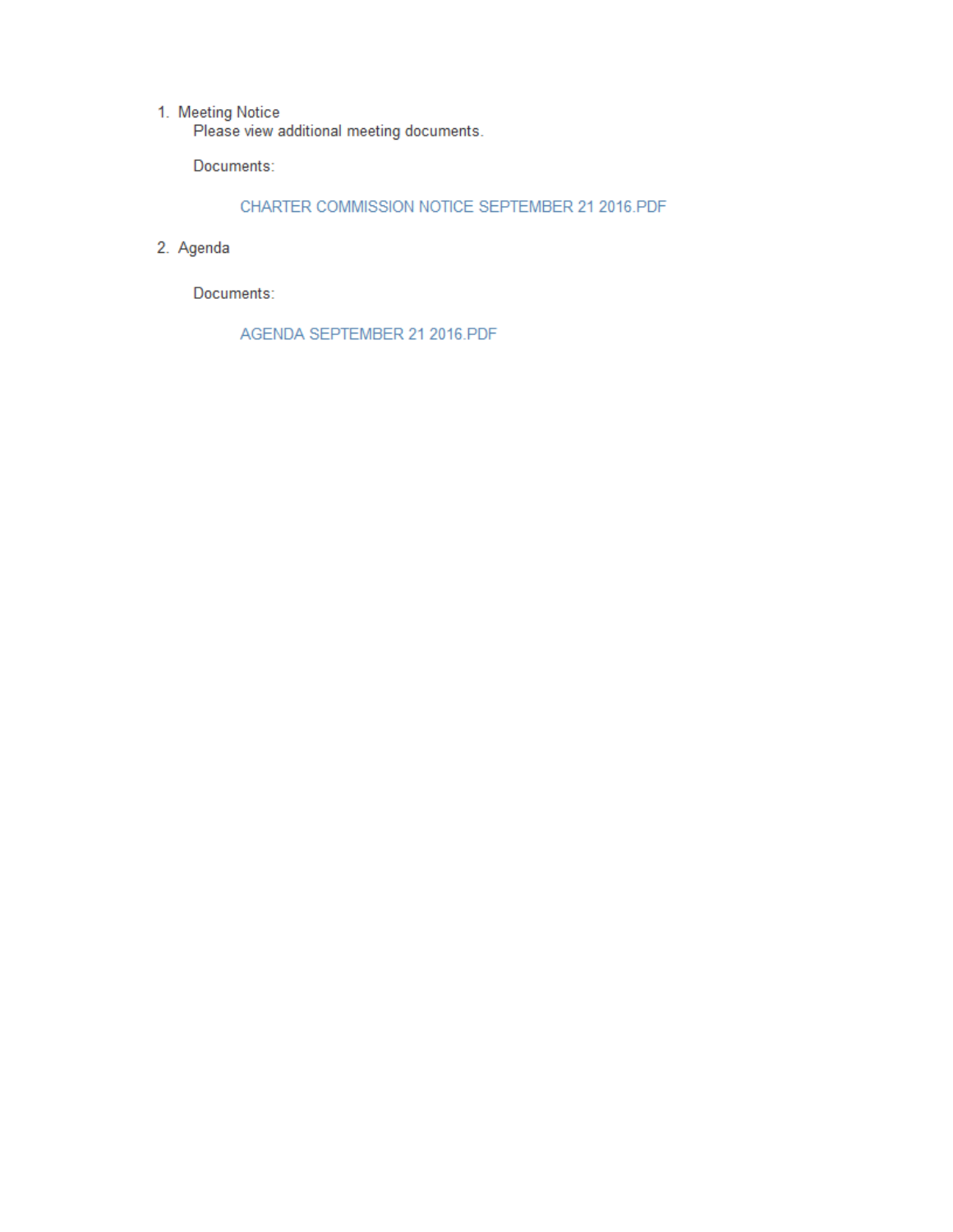

## **City of Inkster**

26215 Trowbridge, Inkster, MI 48141 Phone: 313.563.9770 – Fax: 313.563.7378 Website: www.cityofinkster.com

**Felicia Rutledge City Clerk**<br>frutledge@cityofinkster.com

# **MEETING NOTICE:**

# City of Inkster Charter Revision Commission City of Inkster

26215 Trowbridge, Inkster, MI 48141 313.563.9770

 **Date of meeting: Wednesday, September 21, 2016**

 **Time of meeting: 7:00 p.m.**

 **Place of meeting: City Council Chambers 26215 Trowbridge**

\_\_\_\_\_\_\_\_\_\_\_\_\_\_\_\_\_\_\_\_\_\_\_\_\_\_\_\_ **Felicia Rutledge, City Clerk City of Inkster**

**Date and Time of Posting: 9-19-16 @ 10:00 a.m.** 

**\_\_\_\_\_\_\_\_\_\_\_\_\_\_\_\_\_\_\_\_\_\_\_\_\_\_\_\_\_\_\_\_\_\_\_\_\_\_\_\_\_\_\_\_\_\_\_\_\_\_\_\_\_\_\_\_\_\_\_\_\_\_\_\_\_\_\_\_\_\_\_\_\_ This notice is posted in compliance with PA 267 of 1976 as amended (Open Meetings Act), MCLA 41.72a (2)(3) and the American with Disabilities Act (ADA).**

*A copy of this notice is on file with the Clerk*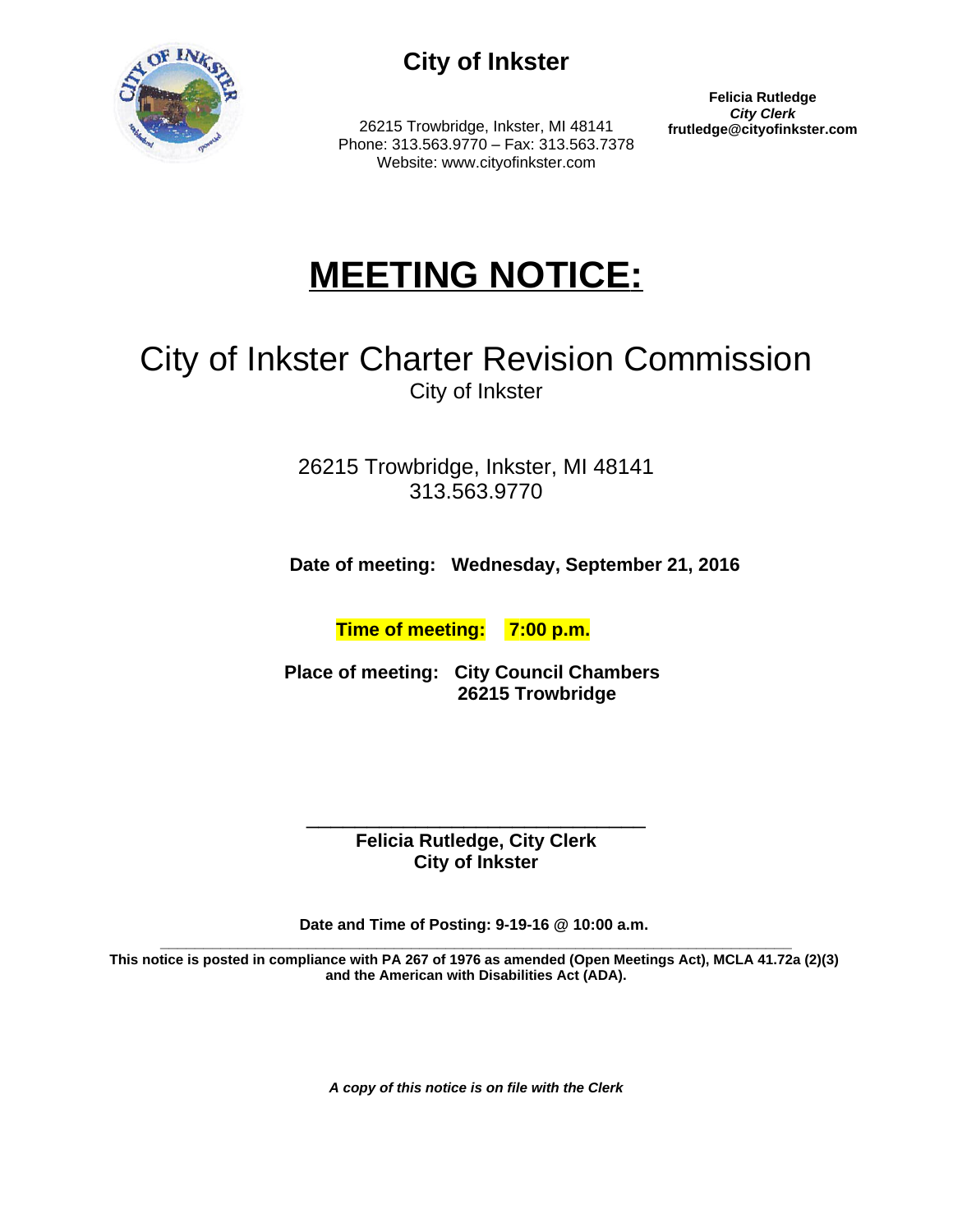

### **INKSTER CHARTER REVISION COMMISSION**

September 21, 2016 26215 Trowbridge, Inkster, MI 48141(TIFA) (313) 563-4232 [www.cityofinkster.com](http://www.cityofinkster.com)

#### **CHARTER REVISION COMMISSIONERS**

FRED BISHOP, JR. ELLIS CLIFTON FLEDA SHAW FLEMING SHIRLEY HANKERSON WILLIAM S. MILLER CONNIE ROSE MITCHELL DEBORAH OWENS OCTAVIA SMITH GEORGE V. WILLIAMS

FELICIA RUTLEDGE CITY CLERK

DARIN CARRINGTON INTERIM CITY MANAGER

DAVID JONES CITY ATTORNEY

Comments are limited to three (3) minutes.

#### September 21, 2016 **CHARTER REVISION COMMISSION – 7:00 PM**

- 1. Call Meeting to Order
	- A. Roll Call
- 2. Approval of Agenda
- 3. Reading, Correction & Adoption of 09/14/16 Meeting Minutes
- 4. New Business
	- A. Finalize marketing plans for the charter revision
- 5. Public Participation
- 6. Scheduling of Next Meeting and Agenda Item/s For Next Meeting